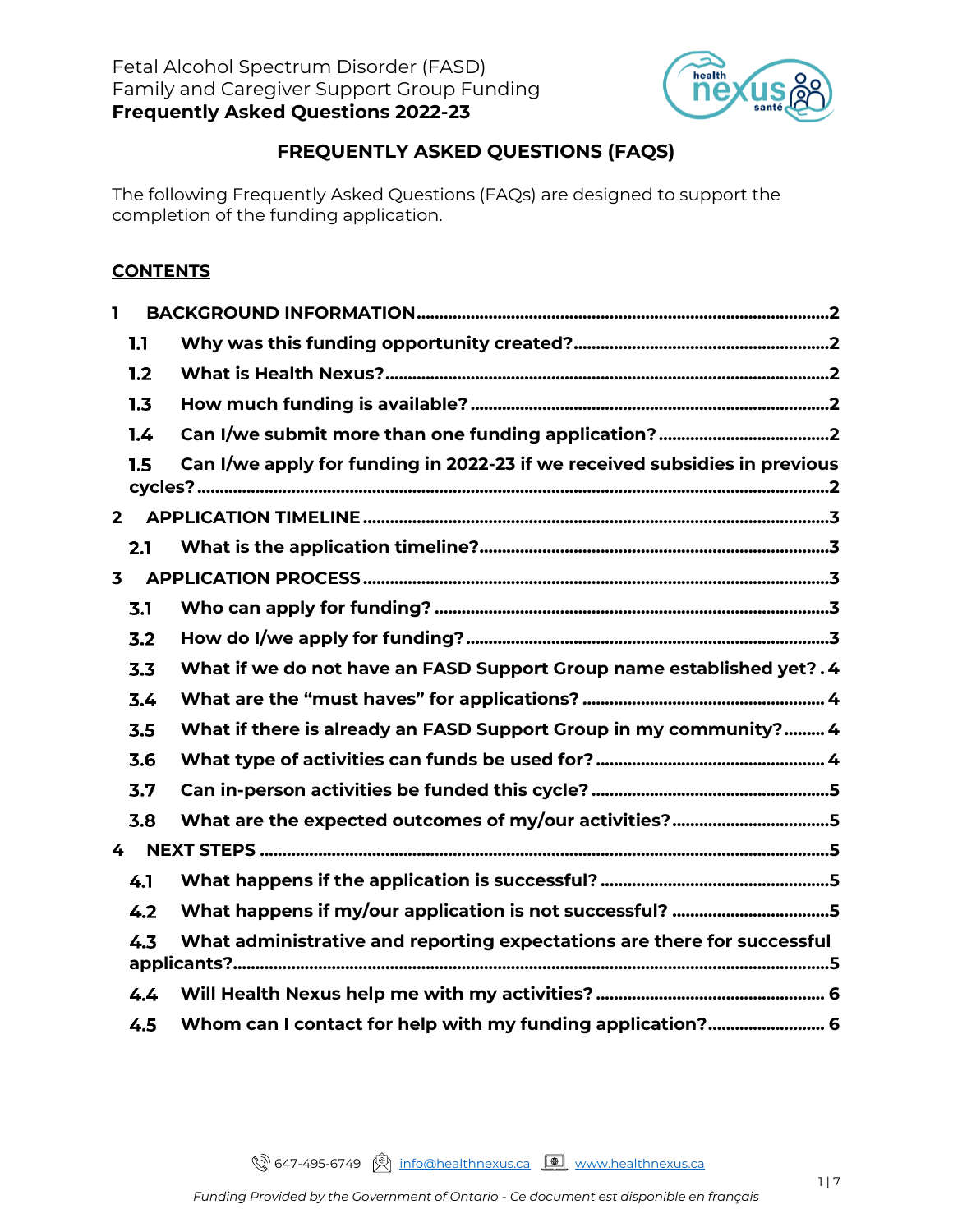

# **1 BACKGROUND INFORMATION**

#### <span id="page-1-1"></span><span id="page-1-0"></span>**Why was this funding opportunity created?**  $1.1$

The Ministry of Children, Community and Social Services (MCCSS) is focused on improving outcomes for children, youth and adults with Fetal Alcohol Spectrum Disorder (FASD) or possible FASD and their families. It has long been acknowledged that individuals and families who are experiencing FASD have limited access to relevant support programs and services. The Government of Ontario is demonstrating its commitment to building capacity and improving outcomes for those with FASD by offering small subsidies to support and expand FASD Support Groups for individuals, families, and caregivers. See [Application Guidelines](https://fasdinfotsaf.ca/wp-content/uploads/2022/06/FASDSubsidy_Guidelines_2022-23.pdf) for details regarding the purpose of the funding and what the money can and cannot be used for. Funding for FASD Support Groups is being provided by the Government of Ontario.

# <span id="page-1-2"></span>**What is Health Nexus?**

Health Nexus is a bilingual health promotion organization that works with diverse partners to build healthy, equitable and thriving communities. Health Nexus supports service providers who work in preconception health, prenatal health, and early child development. Through funding provided by MCCSS, Health Nexus created a provincial FASD service provider training and is also responsible for the FASD Ontario Website [\(www.fasdinfotsaf.ca\)](https://fasdinfotsaf.ca/). For more information about Health Nexus, please visit [www.healthnexus.ca.](http://www.healthnexus.ca/)

#### <span id="page-1-3"></span> $1.3$ **How much funding is available?**

Funding of up to \$4,500 will be available for successful applicants for 2022-23. We remain committed to supporting existing groups and the ongoing growth and development of new opportunities for communities that have gaps and limited FASD support services. Application acceptance is based on merit and not on amount requested.

### <span id="page-1-4"></span>**Can I/we submit more than one funding application?**

Yes. An individual or collaborative can submit applications for more than one FASD support group, as long as activities are being provided to different groups of people, (such as parents of children, parents of adolescents, adults living with FASD) or in different geographic locations.

#### <span id="page-1-5"></span> $1.5$ **Can I/we apply for funding in 2022-23 if we received subsidies in previous cycles?**

Yes. We encourage applicants to apply for all cycles of funding to increase opportunities for support within your community. During the new cycle, the

९<sup>२)</sup> 647-495-6749 । <u>शिक्षा info@healthnexus.ca</u> <u>[ ण</u> [www.healthnexus.ca](http://www.healthnexus.ca/)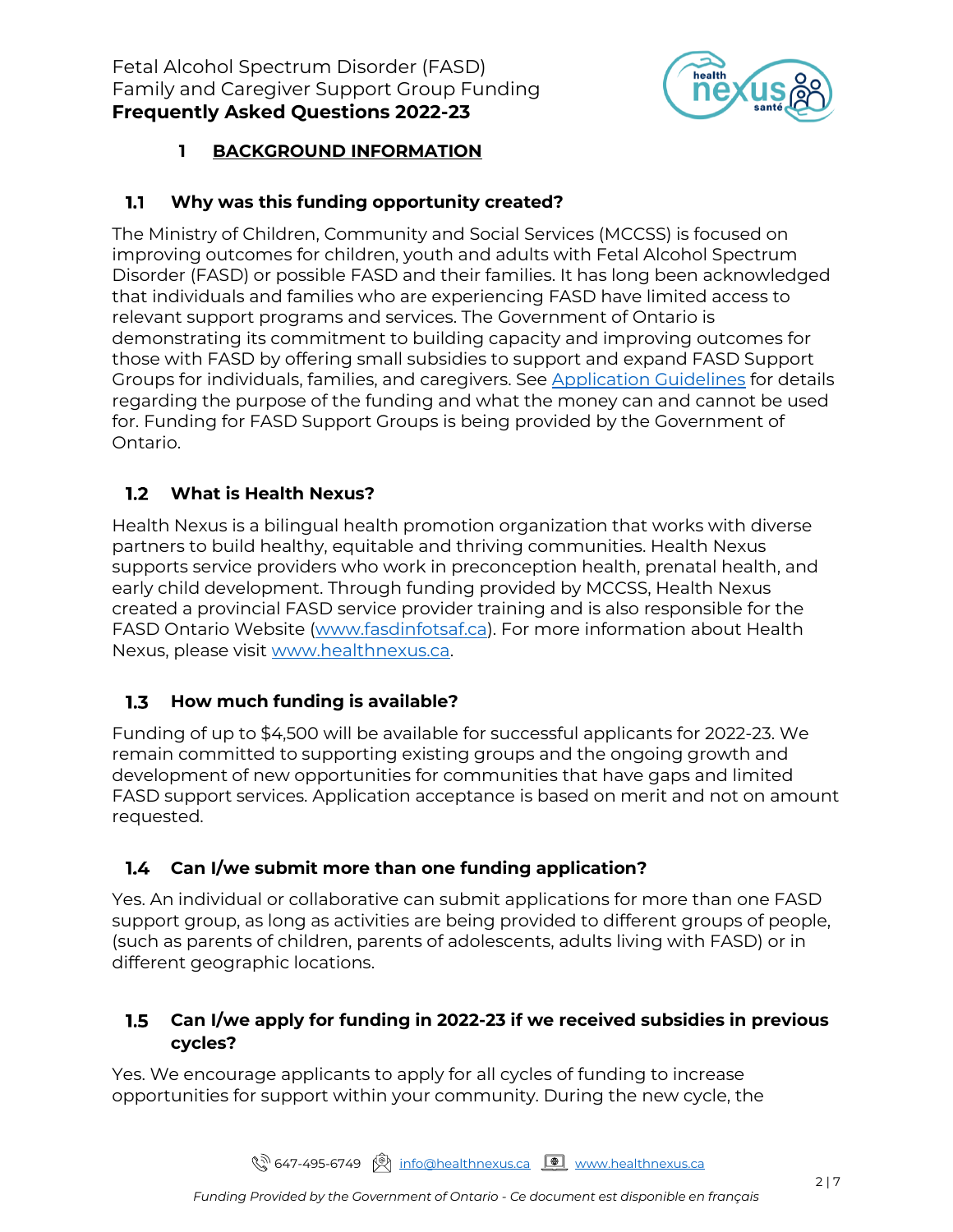#### Fetal Alcohol Spectrum Disorder (FASD) Family and Caregiver Support Group Funding **Frequently Asked Questions 2022-23**



applicant can apply to provide entirely new activities or continue with current activities that are already having a positive impact for families/caregivers of individuals with FASD.

# <span id="page-2-0"></span>**2 APPLICATION TIMELINE**

## <span id="page-2-1"></span>**What is the application timeline?**

2022-23 timeline:

- People or organizations interested in applying can download the application package from: [www.fasdinfotsaf.ca/gethelp](https://fasdinfotsaf.ca/gethelp/)
- Applications may be completed in English or French
- Applicants must send their completed application form via email by **Monday, July 11, 2022**
- Applicants will be notified of our decision by **Friday, July 22, 2022**
- Legal agreements will need to be signed by successful applicants by **Friday, August 5, 2022**. Funds will be made available at this time
- Please ensure that the contact information on the application form is completed correctly. This will enable Health Nexus to:
	- o Confirm receipt of the application
	- o Contact you if there are any details that require clarification
	- o Notify you once a decision has been made whether selected or not

# <span id="page-2-2"></span>**3 APPLICATION PROCESS**

### <span id="page-2-3"></span>**Who can apply for funding?**

Groups must be Ontario-based. The following groups/representatives can apply for funding:

- People who do not belong to an organization (e.g., volunteer parent, adult with FASD, etc.)
- Charitable organizations
- Non-profit organizations

# <span id="page-2-4"></span>**How do I/we apply for funding?**

To apply for funding, the applicant needs to:

- Submit application to Health Nexus by **Monday, July 11, 2022**
- The application form can be downloaded from: [www.fasdinfotsaf.ca/gethelp](http://www.fasdinfotsaf.ca/gethelp)
- Applicants are asked to answer a series of questions and then complete an action plan
- Complete the application form electronically and submit it via email to: [FASDsupport@healthnexus.ca](mailto:FASDsupport@healthnexus.ca)

See [Application Guidelines](https://fasdinfotsaf.ca/wp-content/uploads/2022/06/FASDSubsidy_Guidelines_2022-23.pdf) and [Application Form](https://fasdinfotsaf.ca/wp-content/uploads/2022/06/FASDSubsidy_Application_2022-23.pdf) for details.

९<sup>२)</sup> 647-495-6749 । <u>शिक्षा info@healthnexus.ca</u> <u>[ ण</u> [www.healthnexus.ca](http://www.healthnexus.ca/)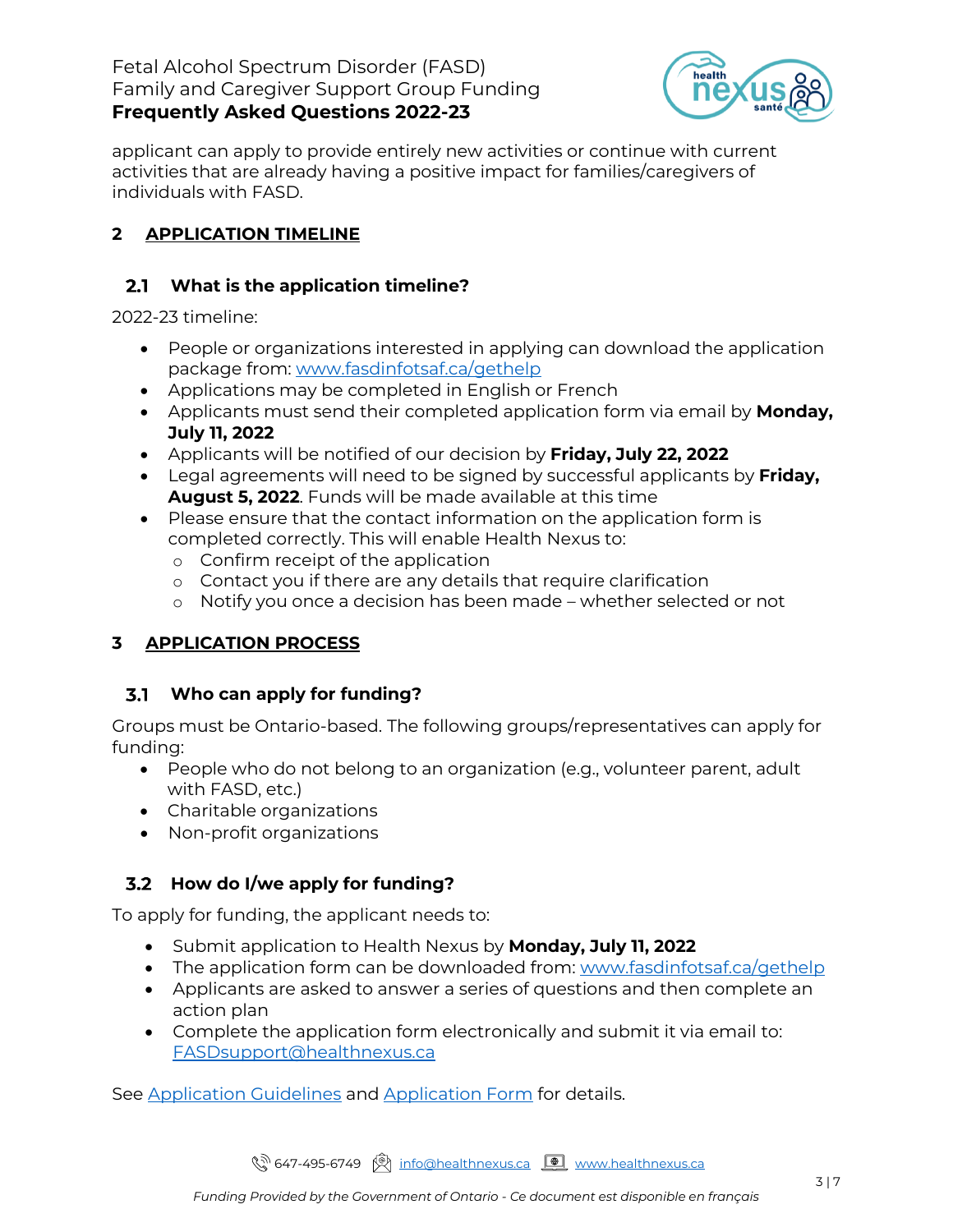

#### <span id="page-3-0"></span>**What if we do not have an FASD Support Group name established yet?**

The applicant must include a name for the FASD Support Group in the application. If the applicant does not have a name yet, please make one up that sets the FASD Support Group apart from others. For example, the name could be {town/city} {any special population} FASD Support Group. Health Nexus must be informed of any name change that might occur.

### <span id="page-3-1"></span>**What are the "must haves" for applications?**

To receive funding, applications must show plans to increase access to FASD-specific family and caregiver supports within their communities. This can involve building upon existing work, and/or creating new support activities for families, caregivers and individuals with FASD.

Additionally, activities must support one or more of the following audiences:

- Children with FASD (or possible FASD)
- Youth with FASD (or possible FASD)
- Adults with FASD (or possible FASD)
- Families/caregivers of children with FASD (or possible FASD)
- Families/caregivers of youth with FASD (or possible FASD)
- Families/caregivers of adults with FASD (or possible FASD)

### <span id="page-3-2"></span>**What if there is already an FASD Support Group in my community?**

FASD Support Groups in the same communities will be encouraged to work together if possible. FASD Support Groups in the same area who support different audiences i.e., Francophone, newcomers, different age groups, members of Indigenous groups, etc. will be considered for separate funding projects. Priority will be given to communities who have fewer or no services available in their region.

### <span id="page-3-3"></span>**What type of activities can funds be used for?**

Funding is expected to be used for activities such as, but not limited to:

- Virtual support group sessions
- Education and training. It can be for families, caregivers, and individuals with FASD through workshops, weekly group sessions, one-time events, webinars, etc.
- Service provider and childcare provider education and training may be included to support the delivery of group activities
- Creating an event focussing on family wellness, self-care and how to access FASD support services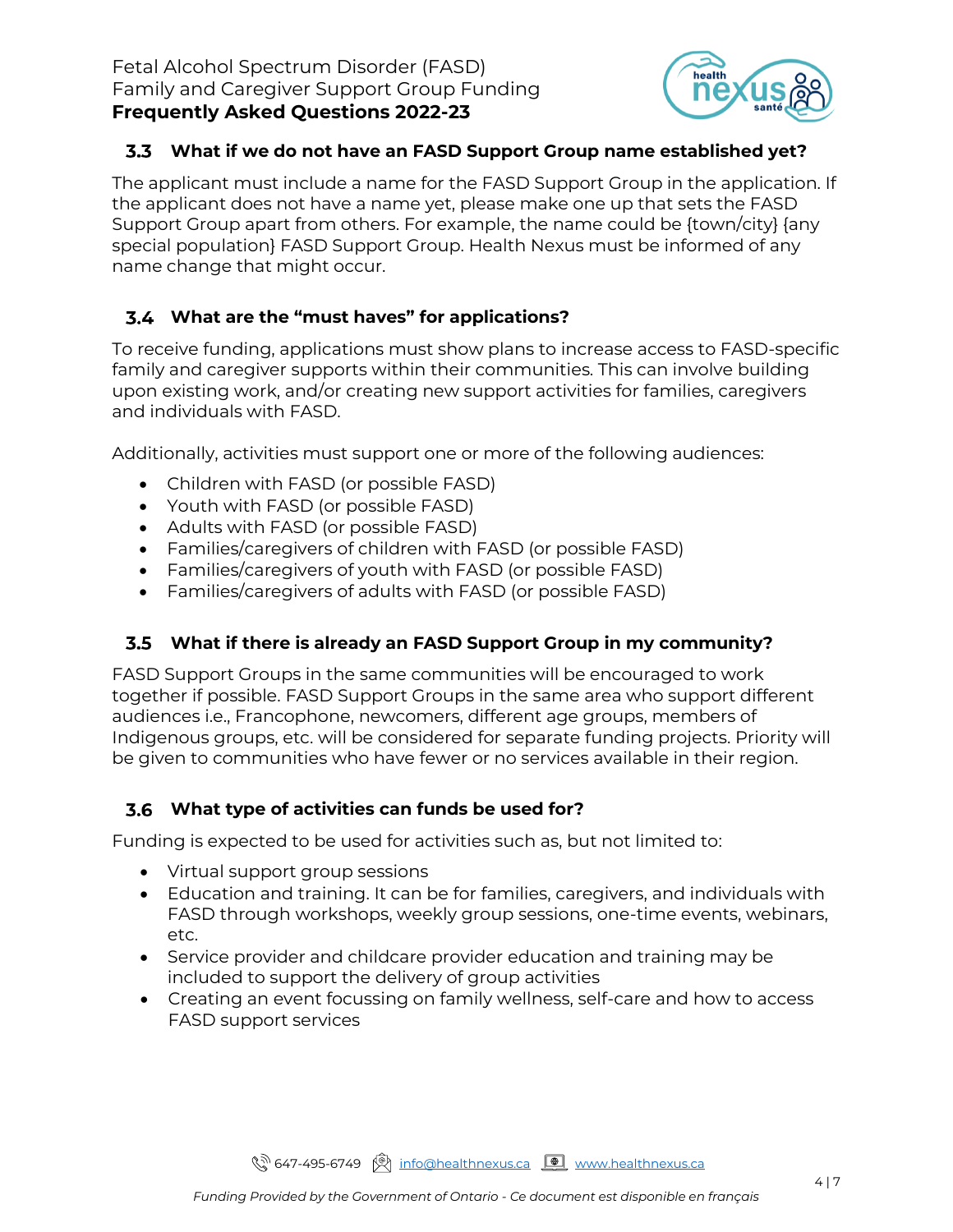

#### <span id="page-4-0"></span>**Can in-person activities be funded this cycle?**

Yes, in-person activities may be funded. Due to the COVID-19 pandemic we strongly suggest that you include a back-up plan to make activities happen virtually or spend the funding differently if necessary.

#### <span id="page-4-1"></span>**What are the expected outcomes of my/our activities?**

Outcomes will vary depending on the activities. However, all projects are expected to measure how many people have been supported. It is the intent to have FASD Support Groups demonstrate improved outcomes for individuals and families through positive participant feedback. Some examples are:

- Participants share that they are satisfied with the FASD Support Group activities
- Participants feel more aware, have more skills, and have more confidence in their abilities because of these activities
- There are more FASD supports available for the community as a result of this funding
- Group members feel less isolated

### <span id="page-4-2"></span>**4 NEXT STEPS**

#### <span id="page-4-3"></span>**What happens if the application is successful?**

If the application is successful, the applicant will be notified on July 22, 2022. The successful applicant will need to sign a legal agreement and submit it to us by August 5, 2022. Funds will be made available to the successful applicant after the agreement is signed.

#### **We have moved to electronic payments: therefore, groups will need to be able to receive an electronic transfer of funds. If you are not in the position to receive an electronic payment, please contact Health Nexus to discuss alternate arrangements.**

### <span id="page-4-4"></span>**What happens if my/our application is not successful?**

Unfortunately, there is a limited number of subsidies available, and we may not be able to fund all FASD Support Groups. The applicant will be notified of the decision within the two weeks following the application deadline.

#### <span id="page-4-5"></span>**What administrative and reporting expectations are there for successful applicants?**

In addition to signing a legal agreement, these are the other requirements for successful applicants:

९<sup>२ 647</sup>-495-6749 । अनिकुलि http://[www.healthnexus.ca](http://www.healthnexus.ca/)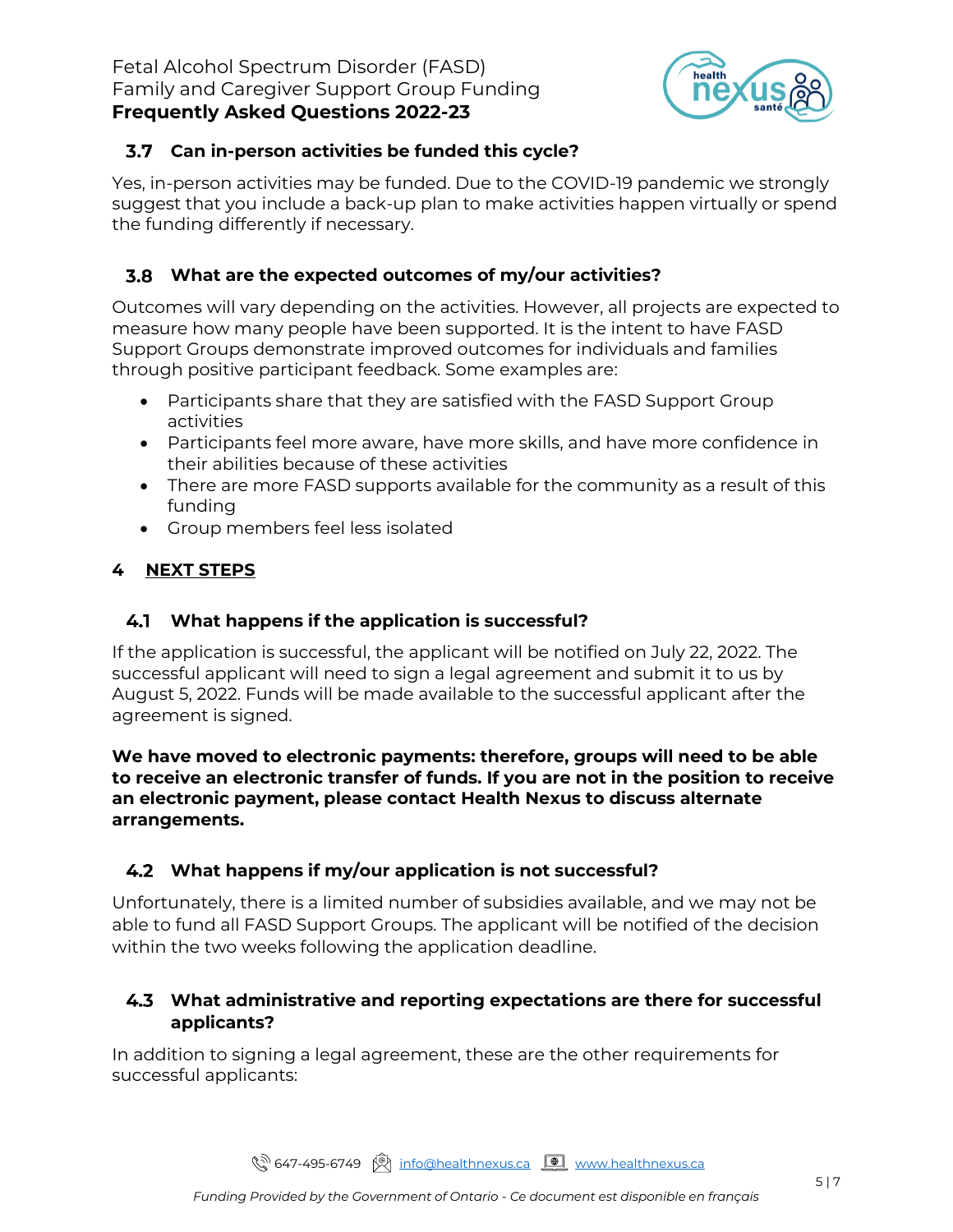#### Fetal Alcohol Spectrum Disorder (FASD) Family and Caregiver Support Group Funding **Frequently Asked Questions 2022-23**



- Participation in peer sharing via newsletters, and ongoing group leader networking meetings and provincial trainings
- Midterm report to be completed midway through the funding cycle
- Final report to be completed at the end of the funding cycle
- For the midterm and final reports, the applicant will be expected to provide an updated action plan which includes:
	- o Progress on activities
	- o Plans for finishing the activities (mid-term report only)
	- o Amount of money spent to date
	- o Number of people supported
	- o Additional ways to demonstrate that the activities are helping (e.g., client feedback and satisfaction)
- Feedback to be gathered from group participants and group leader(s) (the applicant and any other staff/volunteer helping them run the group)
- Health Nexus to be notified by March 1, 2023 if the group will not be able to spend all its allocated funds
- All activities must be completed by **March 15, 2023**
- Bookkeeping must be concluded by **March 31, 2023**
- Unspent money will need to be returned to Health Nexus

# <span id="page-5-0"></span>**Will Health Nexus help me with my activities?**

The applicant is responsible for making sure the project activities are finished. Health Nexus can help the applicant in different ways:

- Assist with questions and challenges by phone or email
- Facilitate webinars or teleconferences to discuss evaluation and reporting
- Facilitate webinars or teleconferences to encourage sharing of what is working and what are the areas of improvement
- Host events to allow for networking, sharing what FASD Support Groups are doing and to talk about emerging evidence and best practices
- Provide tools and documents to help guide projects

# <span id="page-5-1"></span>**Whom can I contact for help with my funding application?**

For assistance with the funding application, please contact: [FASDsupport@healthnexus.ca.](mailto:FASDsupport@healthnexus.ca)